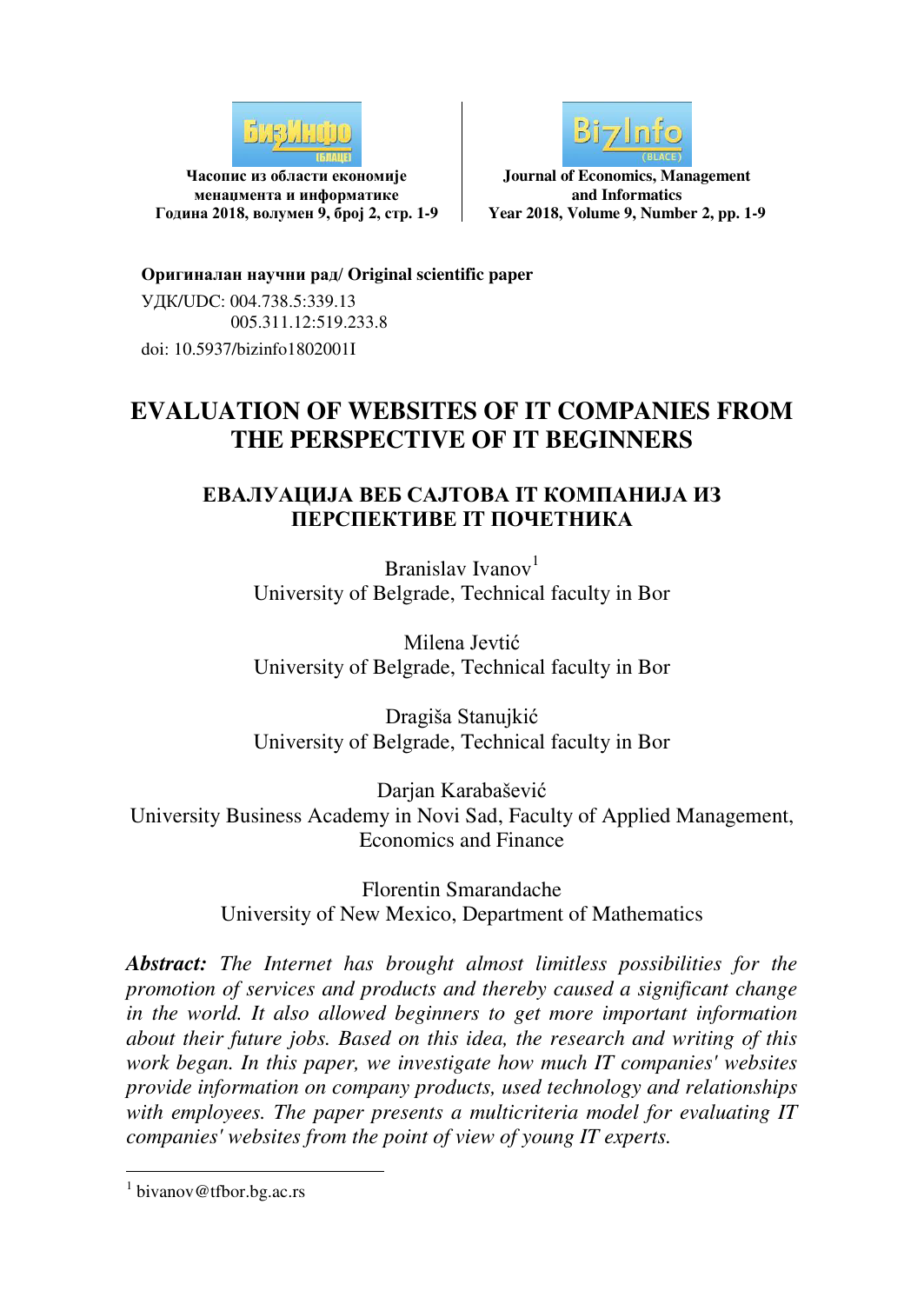*Key words: Website analysis, Single valued neutrosophic set, Multiple criteria evaluation.* 

*Сажетак***:** *Интернет је донео скоро неограничене могућности за промоцију услуга и производа и тиме изазвао значајне промене у свету. Такође је омогућио и почетницима да добију значајне информације о њиховим будућим пословима. Засновано на овој идеји, започело је истраживање и писање овог рада. У овоом раду, истражује се колико веб сајтови IT компанија пружају информације о компанијским производима, коришћеној технологији и односима са запосленима. Рад представља вишекритеријумски модел за евалуацију веб сајтова IT компанија из перспективе младих IT експерата.*

*Кључне речи: Анализа веб сајта, Single valued neutrosophic set, вишекритеријумска евалуација.*

# **1. INTRODUCTION**

The website can help you in gaining information about the company, products and services. However, the existence of a website does not automatically provide a competitive advantage. So, there is one important question: How much website actually meets the requirements of its users and how to measure its quality?

In the literature, numerous studies have been devoted to the evaluation of web site quality. Boyd Collins developed the first formal approach to the evaluation of websites in late 1995. His model, intended for librarians, has been based on six criteria, developed by combining evaluation criteria for printed media, and considering what was relevant for websites (Merwe & Bekker, 2003). The model contains the following criteria: contents, authority, organizations, searchability, graphic design and innovation use.

Studies that are intended for the identification of key evaluation criteria, and / or their significances, are still actual. For example, Dumitrache (2010) gives an overview of criteria used for evaluation of e-Commerce sites in Romania, during the period 2006 and 2009. As very important criteria it defines Response Time, Navigability, Personalization, Tele-presence and Security. Davidaviciene and Tolvaisas (2011) identify the list of criterions for quality evaluation of e-Commerce website. They also provide a comprehensive overview of the criteria that have been recently proposed by different authors. In accordance with (Davidaviciene & Tolvaisas, 2011) criteria: Easy to use, Navigation, Security assurance, Help (real time) and Design have been discussed by numerous authors, such as (Loiacono *et al*., 2007; Parasuraman *et al*., 2007; Cao *et al*., 2005).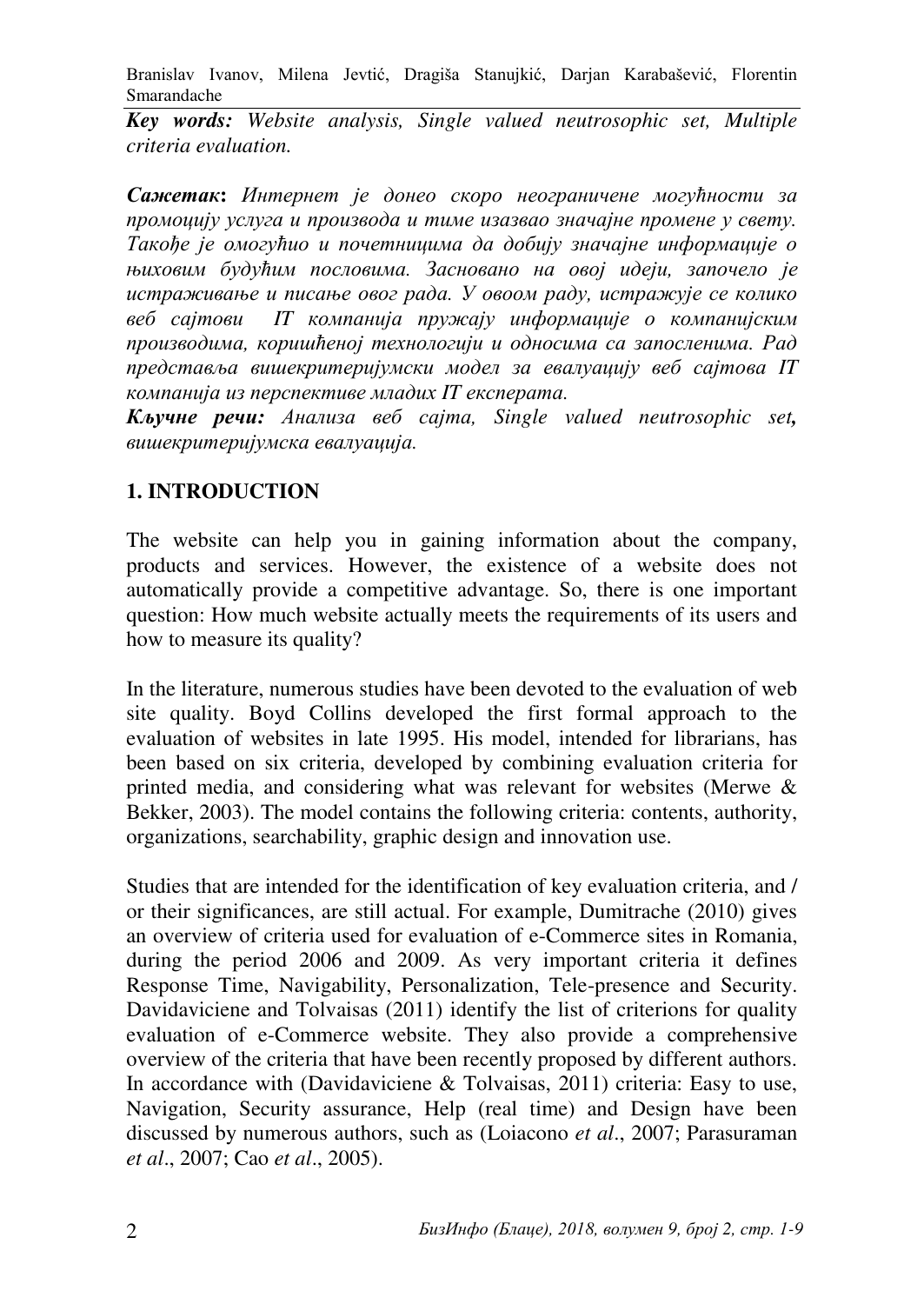EVALUATION OF WEBSITES OF IT COMPANIES FROM THE PERSPECTIVE OF IT BEGINNERS

Compared to different types of e-commerce, the IT companies have its own peculiarities. Therefore, for the evaluation of IT companies' websites, we must use the appropriate set of criteria, and their significances.

The Internet has also brought significant opportunities for many less known IT companies.

In many countries, the development IT industry is often mentioned as one of the priority directions of development. A similar situation exists in Serbia, which has a number of attractive but also almost unknown IT companies.

After selecting certain IT companies, we probably want to learn more about them. Here, some questions arise: How much website of these IT companies provide the necessary information? To what extent IT companies use the benefits that the Internet provides? What information is provided to interested young IT experts?

The answer to the above questions we get with measuring the quality of websites of some IT companies that are located in Serbia.

Therefore, the rest of the paper is organized as follows: In the second section of the paper, some basic definitions related to the SVNS are given. In the third section of the paper, is proposed the criteria for evaluating websites from the standpoint of the new it professionals. In the fourth section is proposed the procedure for evaluating websites based on the use of adapted SWARA method and SVNS. In the fifth section, the proposed model has been applied to the evaluation of five IT companies that are in Serbia. At the end of the paper, the conclusions are presented.

### **2. SINGLE VALUED NEUTROSOPHIC SET AND NUMBERS**

**Definition**. *Single valued neutrosophic set (SVNS)*. Let X be the universe of discourse (Wang *et al*., 2010). The SVNS A over X is an object having the form

$$
A = \{x < T_A(x), I_A(x), F_A(x) > | x \in X\},\tag{1}
$$

where  $T_A(x)$ ,  $I_A(x)$  and  $F_A(x)$  are the truth-membership function, the intermediacy-membership function and the falsity-membership function, respectively,  $T_A$ ,  $I_A$ ,  $F_A$  :  $X \to [-0,1^+]$  and  $[0 \le T_A(x) + I_A(x) + F_A(x) \le 3^+$ .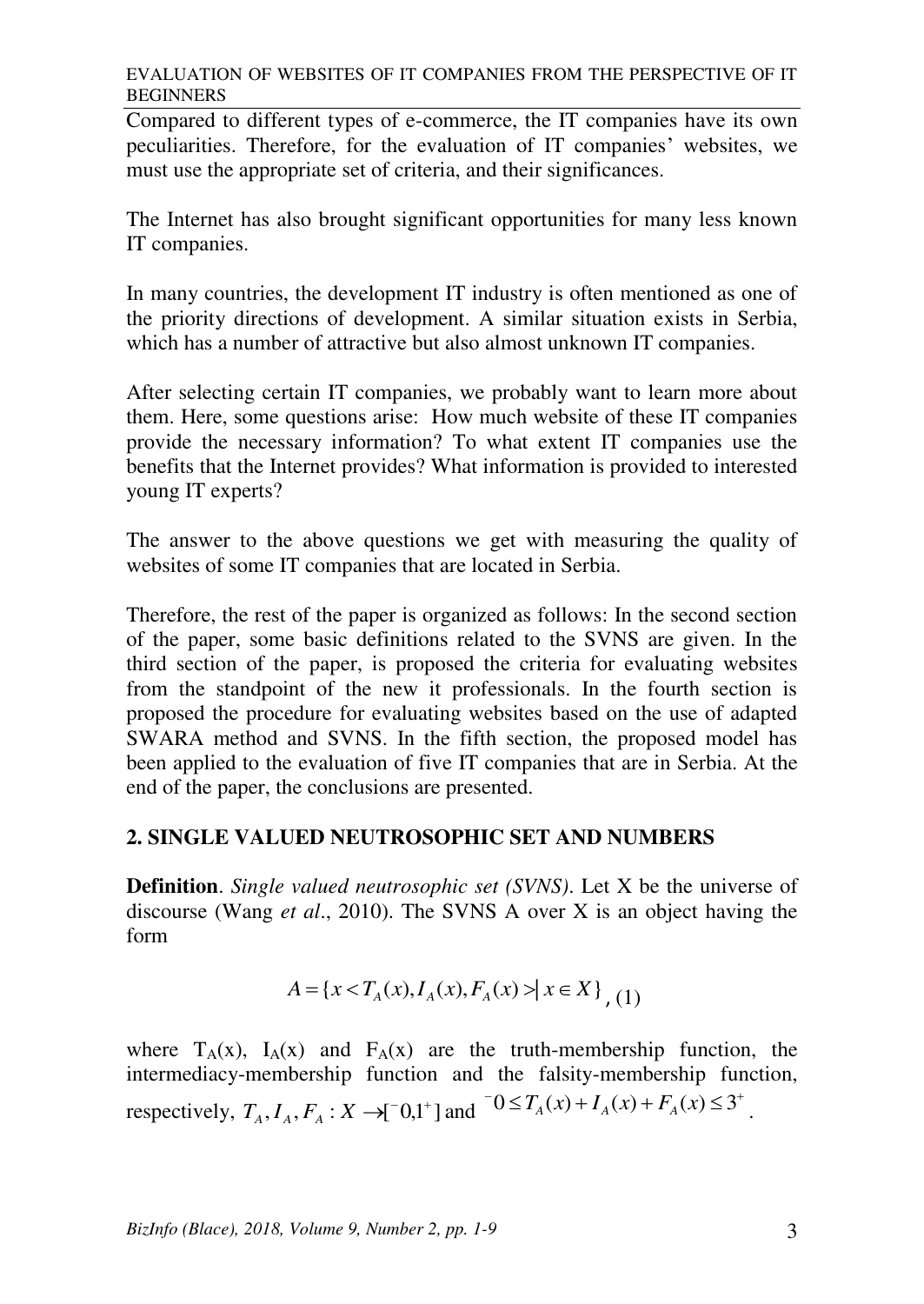**Definition**. *Single valued neutrosophic number*. For the SVNS A in X the triple  $\langle t_A, i_A, f_A \rangle$  is called the single valued neutrosophic number (SVNN) (Smarandache, 1999).

**Definition**. *Basic operations on SVNNs*. Let  $x_1 = \langle t_1, i_1, f_1 \rangle$  and  $x_2 = \langle t_2, i_2, f_2 \rangle$  be two SVNNs, then additive and multiplication operations are defined as follows (Smarandache, 1998):

$$
x_1 + x_2 = , \quad (2)
$$
  

$$
x_1 \cdot x_2 = , \quad (3)
$$

**Definition.** *Scalar multiplication*. Let  $x = < t_x, i_x, f_x >$  be a SVNN and  $\lambda > 0$ , then scalar multiplication is defined as follows (Smarandache, 1998):

$$
\lambda x_1 = 1 - (1 - t_1)^{\lambda}, i_1^{\lambda}, f_1^{\lambda} > (4)
$$

**Definition**. *Power*. Let  $x = < t_x$ ,  $i_x$ ,  $f_x >$  be a SVNN and  $\lambda > 0$ , then power is defined as follows:

$$
x_1^{\lambda} =  (5)
$$

**Definition**. *Score function*. Let  $x = < t_x$ ,  $i_x$ ,  $f_x >$  be a SVNN, then the score function  $s_x$  of x can be as follows (Smarandache, 1998):

$$
s_x = (1 + t_x - 2i_x - f_x)/2
$$
, (6)

where  $s_x \in [-1, 1]$ .

**Definition**. *Single Valued Neutrosophic Weighted Average Operator*. Let  $A_j = \langle t_j, i_j, f_j \rangle$  be a collection of SVNSs and  $W = (w_1, w_2, ..., w_n)^T$  is an associated weighting vector. Then, the Single Valued Neutrosophic Weighted Average (SVNWA) operator of  $A_j$  is as follows (Sahin, 2014):

$$
SVMWA(A_1, A_2, ..., A_n) = \sum_{j=1}^{n} w_j A_j
$$
  
=  $\left(1 - \prod_{j=1}^{n} (1 - t_j)^{w_j}, \prod_{j=1}^{n} (i_j)^{w_j}, \prod_{j=1}^{n} (f_j)^{w_j}, \right)$ , (7)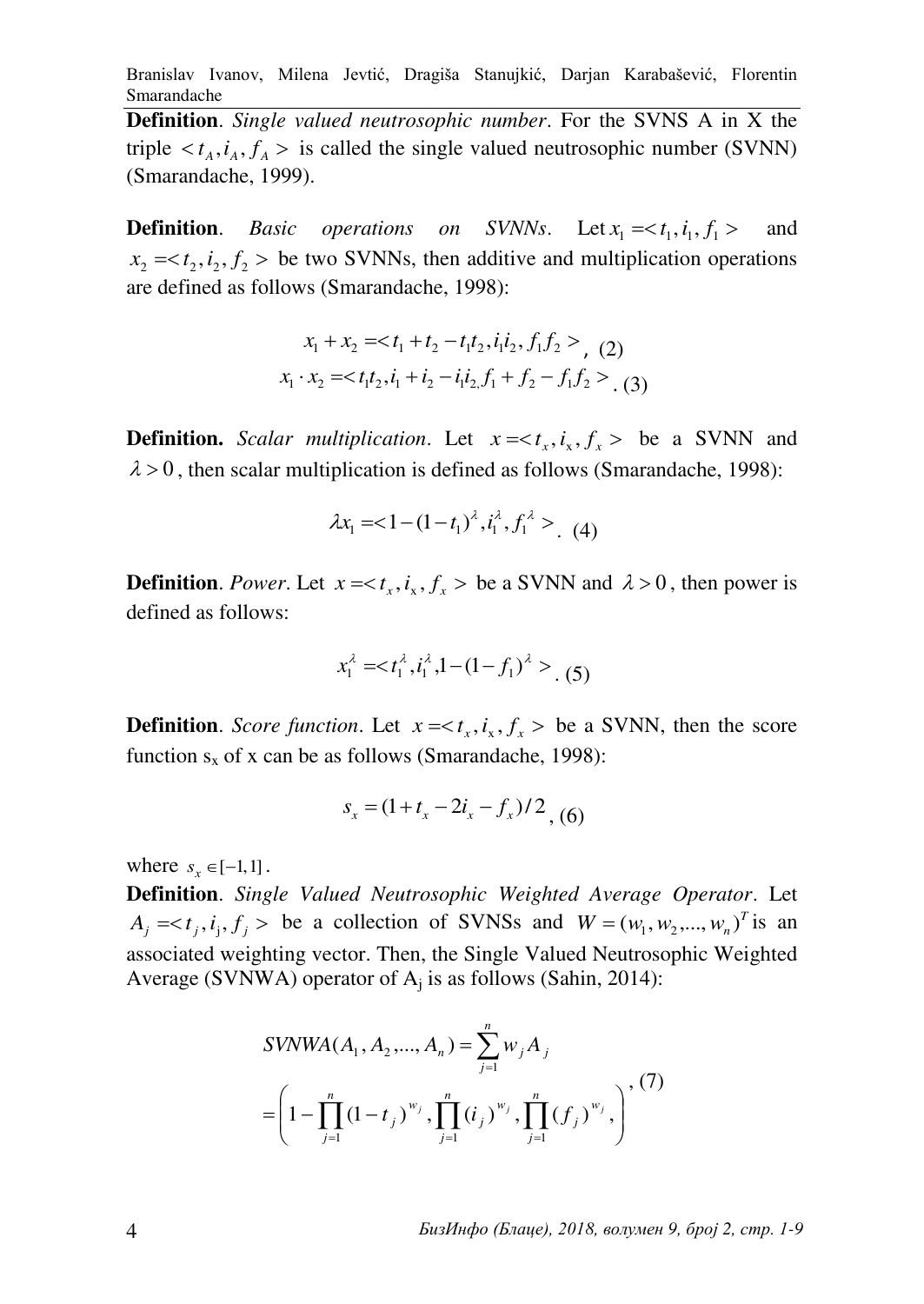#### EVALUATION OF WEBSITES OF IT COMPANIES FROM THE PERSPECTIVE OF IT BEGINNERS

where  $w_j$  is the element *j* of the weighting vector,  $w_j \in [0,1]$  and  $\sum_{j=1}^n w_j = 1$ .

### **3. THE CRITERIA FOR EVALUATING WEBSITES FROM THE STANDPOINT OF THE NEW IT PROFESSIONALS**

In the literature, numerous studies have been devoted to the evaluation of website quality. As a result, a number of criteria have been proposed for the evaluation of websites.

However, it should be taken into account that these studies were designed for the evaluation of different types of websites.

Therefore, in this case, a set of criteria that realistically reflects the goals of the IT beginners is selected. Due to the use of SVNN, a set of the evaluation criteria that containing a smaller number of criteria more complex was selected, as follows:

- $-C_1$  About Us,
- $C_2$  Products and Services,
- $C_3$  Technologies,
- $C_4$  Carrier and benefits,

where**:** 

- $-$  the criterion  $C_1$  includes general information about a company that can serve to assess its relevance in the IT industry;
- $-$  the criterion  $C_2$  more precisely defines the scope of the company's business; and
- criteria  $C_3$  and  $C_4$  indicates IT technologies that used in a company, as well as the possibility of advancement, which can be very important for new IT beginners.

### **4. THE PROCEDURE FOR EVALUATING WEBSITES BASED ON THE USE OF ADAPTED SWARA METHOD AND SVNS**

In each multiple criteria evaluation process, the following three important activities could be identified:

- determining the importance of the evaluation criteria,
- evaluation, where the alternatives are evaluated in relation to the selected set of evaluation criteria, and
- aggregation and ranking alternatives.

In this approach an adaptation of the SWARA method is accepted for determining criteria weights. The SWARA method is proposed by Keršuliene *et al*. (2010), and this method can be considered as efficient and easy to use.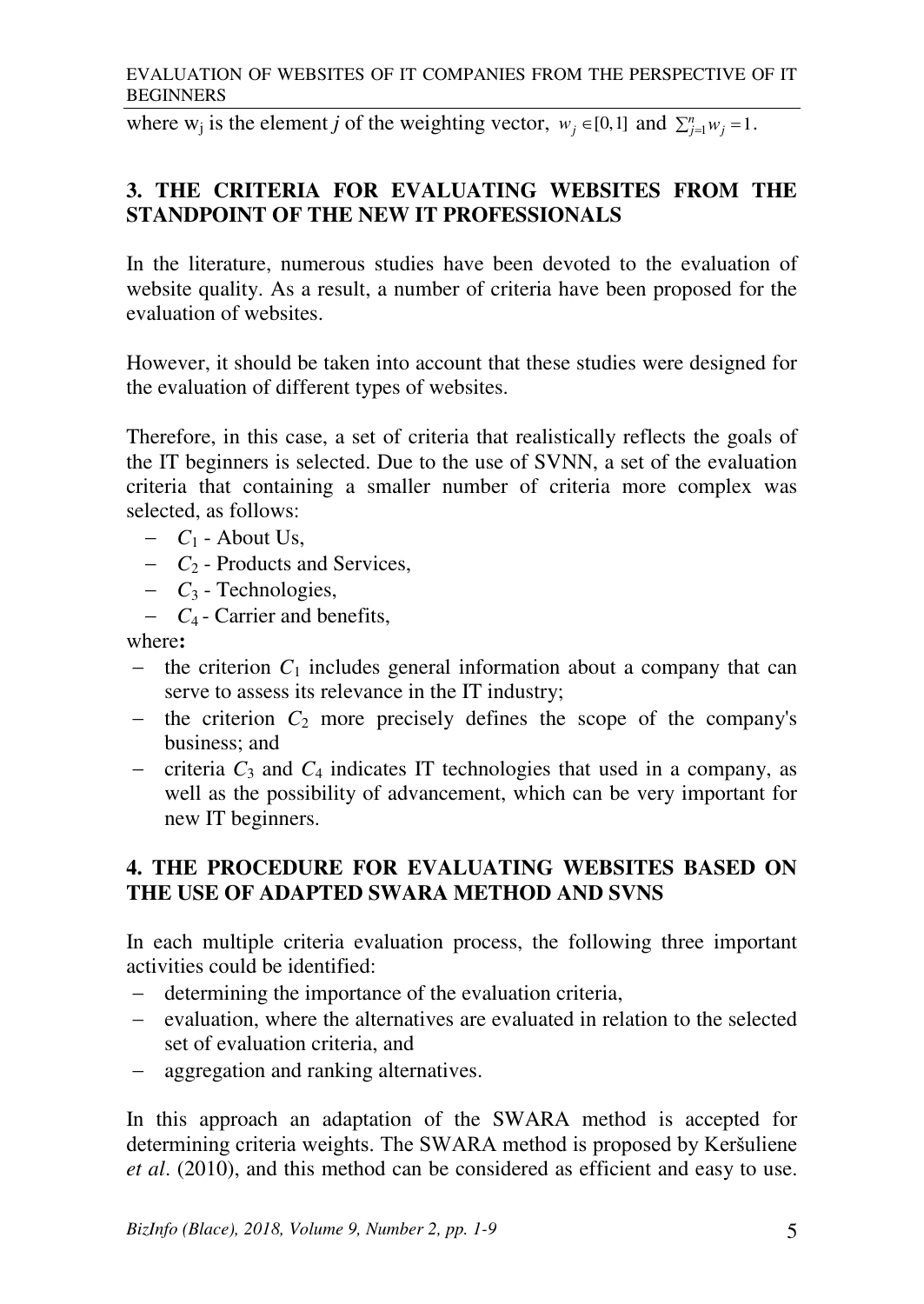Therefore, this method is used to solve a number of decision-making problems. Unfortunately, the computational procedure of the SWARA method is based on the usage of an ordered list of evaluation criteria, presorted according to their expected significances, which can be a real limitation when it is necessary to collect the real attitudes of in advice unprepared respondents. Therefore, Stanujkic *et al*. (2017) proposed an extension of the SWARA method that does not require the use of a pre-sorted list of evaluation criteria, on which basis the weight of the criteria are determined in this approach.

However, the use of a large number of criteria can lead to forming a more complex MCDM models that could be less practical for the use in the cases when researches are based on gathering real attitudes of in-advice unprepared respondents. Therefore, this approach is based on the use of a smaller number of criteria that are evaluated using SVNN.

Finally, for the aggregation phase, a procedure based on the application of the SVNWA operator and the Score function is selected.

# **5. A NUMERICAL ILLUSTRATION**

In order to explain the proposed approach in detail, below is considered an example of evaluation of the websites of five IT companies'.

In the conducted research, the evaluation of the websites of the following IT companies was carried out:

- **Comtrade**, available at: [https://www.comtrade.com/;](https://www.comtrade.com/)
- **Levi Nine**, available at: [https://www.levi9.com/;](https://www.levi9.com/)
- **NIRI IC**, available at: www.niri-ic.com/;
- **AB Soft**, available at: www.absoft.rs/; and
- **Informatika AD**, available at: www.informatika.com/.

It should be stated here that the aim of this article is not to promote any of the above listed companies, because of which the order of the alternatives in the presented example does not correspond to the order of the above companies.

The responses obtained from the first of three considered respondents, and weights of criteria, obtained by using extended SWARA method, are encountered in Table 1.

The attitudes obtained from the three examinees, as well as the appropriate weights and group criteria weights, are presented in Table 2 as well.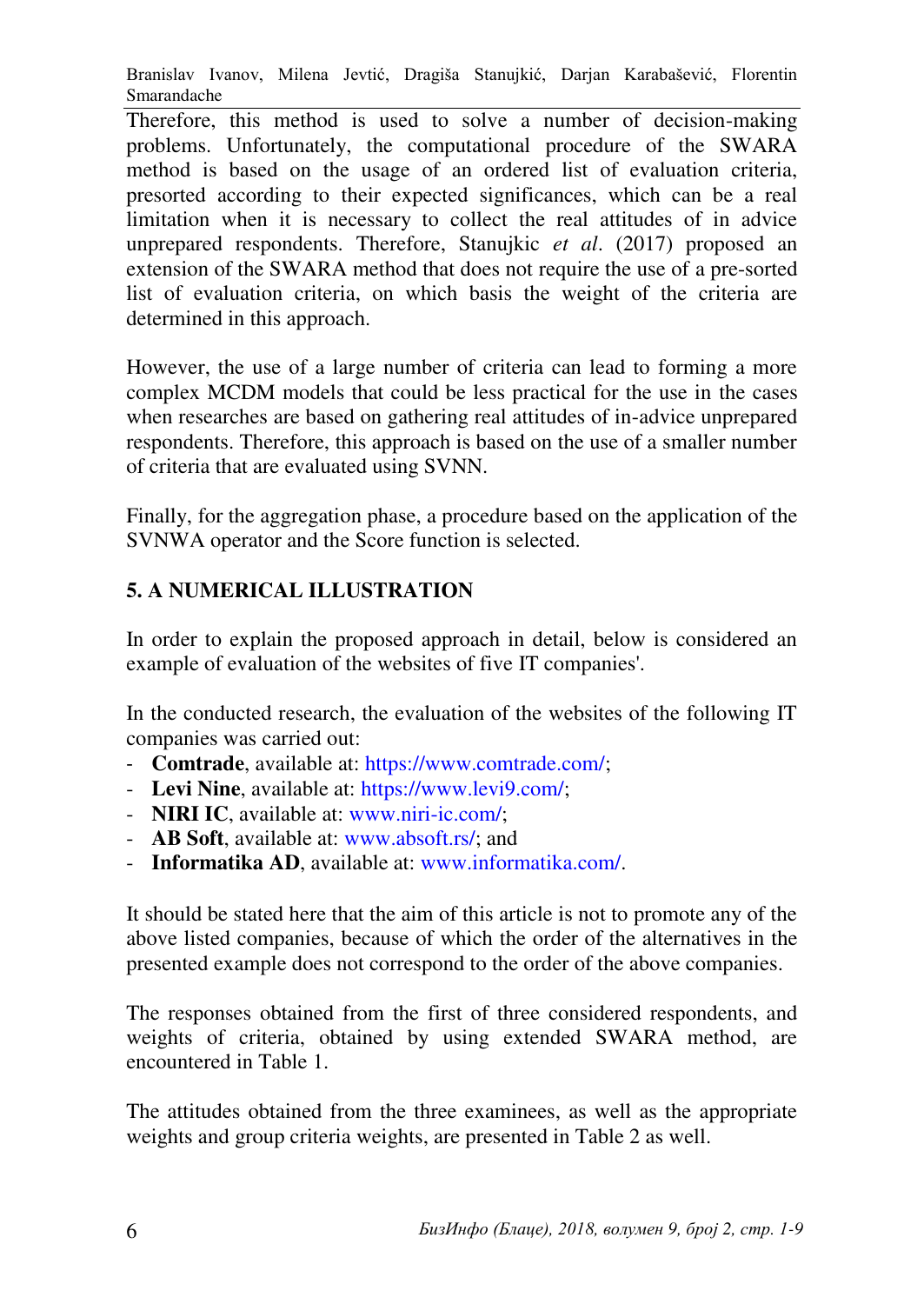#### EVALUATION OF WEBSITES OF IT COMPANIES FROM THE PERSPECTIVE OF IT BEGINNERS

**Table 1.** The responses and weights of the criteria obtained from the first of three evaluated respondents

| Criteria |                              | $S_i$ |      |      | w.   |
|----------|------------------------------|-------|------|------|------|
|          | About Us                     |       |      |      | 0.22 |
| $C_2$    | <b>Products and Services</b> | 0.90  |      | 0.91 | 0.20 |
|          | Technologies                 | 1.20  | 0.80 | 1.14 | 0.25 |
|          | Carrier and benefits         | 0.60  | 1.40 | 0.81 | 0.18 |
|          |                              |       |      | 5.27 |      |

| Table 2. The attitudes and weights obtained from the three examinees |  |
|----------------------------------------------------------------------|--|
|----------------------------------------------------------------------|--|

|       | $E_1$ |                  |       | $E_2$ |       | $E_3$ |      |
|-------|-------|------------------|-------|-------|-------|-------|------|
|       | $S_i$ | $W_i$            | $S_i$ | $W_i$ | $S_i$ | $W_i$ | W;   |
| $C_1$ |       | 0.19             |       | 0.05  |       | 0.19  | 0.14 |
| $C_2$ | 1.20  | $\mid$ 0.24      | 1.80  | 0.27  | 1.20  | 0.23  | 0.25 |
| $C_3$ |       | $1.15 \mid 0.28$ | 0.80  | 0.23  | 1.10  | 0.26  | 0.25 |
| $C_4$ | 1.05  | 0.29             | 1.50  | 0.45  | 1.20  | 0.32  | 0.36 |

The following are the responses obtained from the three examinees regarding the evaluation of the websites.

|                | $C_1$                          | $\mathcal{C}_{2}$             | $C_3$                         | $C_4$                         |
|----------------|--------------------------------|-------------------------------|-------------------------------|-------------------------------|
| A <sub>1</sub> | $\langle 0.5, 0.0.2 \rangle$   | 0.7,0,0                       | $\langle 0.7, 0.0 \rangle$    | 0.8,0.0                       |
| $A_2$          | $\langle 0.7, 0.0.5 \rangle$   | <0.8,0,0>                     | 0.9,0.0                       | $\langle 0.9, 0.0 \rangle$    |
| $A_3$          | $\langle 0.15, 0.0.2 \rangle$  | $\langle 0.3, 0.0.15 \rangle$ | $\langle 0.2, 0.0.3 \rangle$  | < 0.1, 0.0.4                  |
| $A_{4}$        | $\langle 0.25, 0, 0.3 \rangle$ | 0.2,0,0>                      | $\langle 0.15, 0.0.2 \rangle$ | $\langle 0.05, 0.0.3 \rangle$ |
| $A_5$          | $\langle 0.2, 0.0.4 \rangle$   | $\langle 0.4, 0.0 \rangle$    | $\langle 0.1, 0, 0.5 \rangle$ | $\langle 0.05, 0.0.2 \rangle$ |

**Table 3.** The ratings obtained from the first of the three examinees

|                | C <sub>1</sub>                | $C_2$                         | $C_3$                         | $C_4$                       |
|----------------|-------------------------------|-------------------------------|-------------------------------|-----------------------------|
| $A_1$          | $\langle 0.8, 0, 0.2 \rangle$ | $\langle 0.9, 0, 0 \rangle$   | 0.8, 0, 0                     | 0.8, 0, 0                   |
| $A_2$          | $\langle 0.5, 0, 0.6 \rangle$ | 0.8, 0, 0                     | 0.6, 0, 0                     | $\langle 0.7, 0, 0 \rangle$ |
| $A_3$          | $\langle 0.1, 0, 0.8 \rangle$ | $\langle 0.3, 0, 0 \rangle$   | $\langle 0.35, 0.0.8 \rangle$ | $\langle 0.2, 0, 0 \rangle$ |
| $A_4$          | $\langle 0.2, 0, 0.6 \rangle$ | 0.2, 0, 0                     | $\langle 0.3, 0, 0 \rangle$   | $\langle 0.1, 0, 0 \rangle$ |
| A <sub>5</sub> | $\leq 0.6, 0, 0.3$            | $\langle 0.1, 0, 0.9 \rangle$ | 0.2, 0, 0                     | $\le 0.1, 0, 0$             |

|  | Table 5. The ratings obtained from the third of the three examinees |  |  |  |  |  |  |
|--|---------------------------------------------------------------------|--|--|--|--|--|--|
|--|---------------------------------------------------------------------|--|--|--|--|--|--|

|                | C <sub>1</sub>                  | $C_2$                           | $C_3$                           | $C_4$                           |
|----------------|---------------------------------|---------------------------------|---------------------------------|---------------------------------|
| A <sub>1</sub> | $\leq 1, 0, 0.1$ >              | $\langle 0.5, 0, 0 \rangle$     | $\langle 0.9, 0, 0.1 \rangle$   | $\langle 0.8, 0.1, 0.1 \rangle$ |
| A <sub>2</sub> | $\langle 0.5, 0.1, 0.3 \rangle$ | 0.4, 0, 0                       | $\leq 1, 0, 0$ >                | $\langle 0.8, 0.1, 0.1 \rangle$ |
| $A_3$          | 0.4, 0, 0                       | $\langle 0.4, 0, 0.1 \rangle$   | $\langle 0.4, 0.1, 1 \rangle$   | $\langle 0.4, 0.3, 0.2 \rangle$ |
| $A_4$          | $\langle 0.2, 0.2, 0.2 \rangle$ | $\le 0.1, 0, 0$                 | $\langle 0.3, 0.3, 0.1 \rangle$ | $\langle 0.1, 0, 0.4 \rangle$   |
| $A_5$          | $\langle 0.5, 0.2, 0.1 \rangle$ | $\langle 0.1, 0.2, 0.1 \rangle$ | $\langle 0, 0.3, 0.5 \rangle$   | $\langle 0.1, 0, 0.4 \rangle$   |

*BizInfo (Blace), 2018, Volume 9, Number 2, pp. 1-9* 7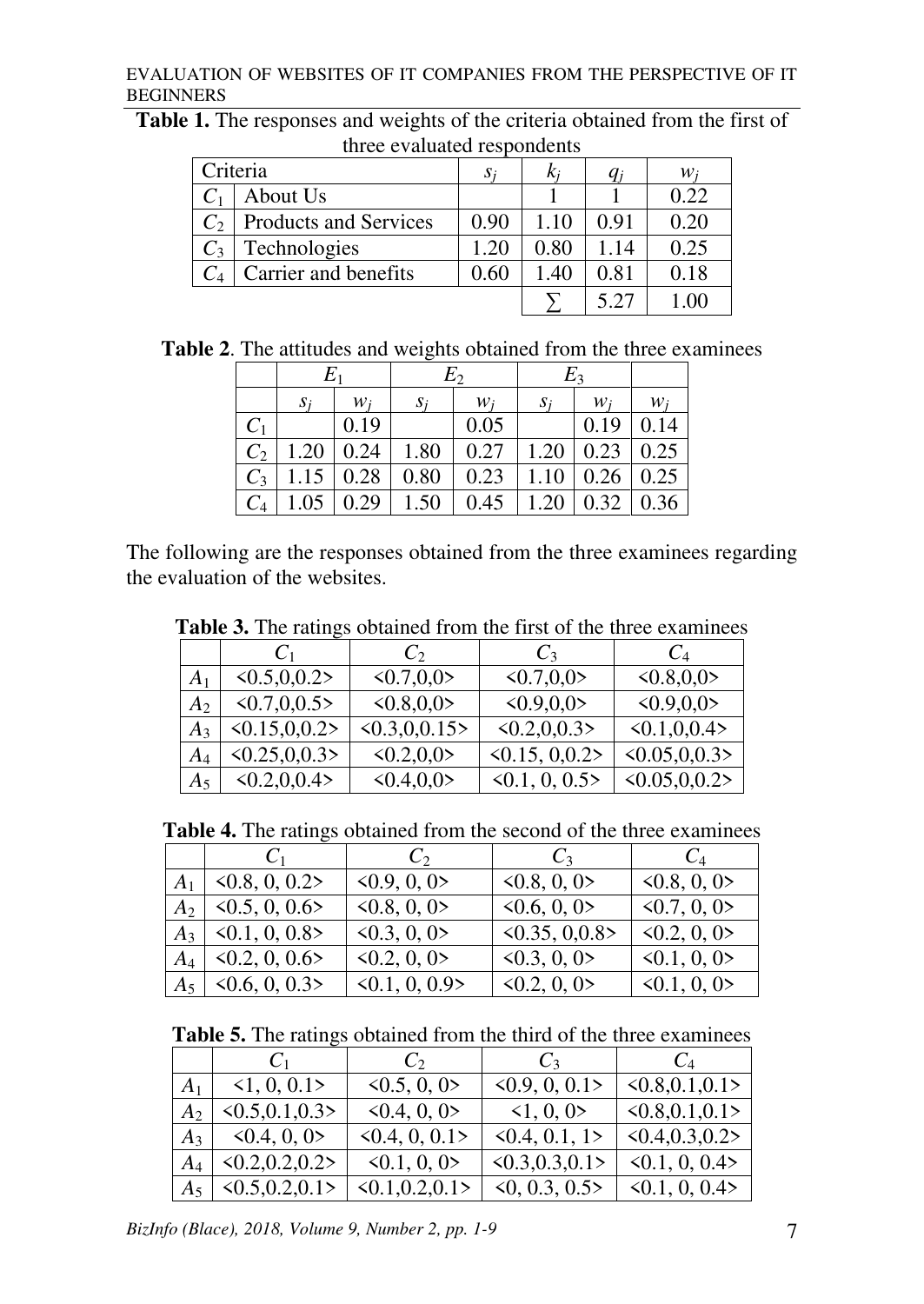The group ratings and overall ratings, shown in Table 6 and Table 7, are obtained by using SVNWA operator, or more precisely by using Eq. (7).

|       | $C_1$                                                         | $C_2$                        | $C_3$                           | $C_4$                          |
|-------|---------------------------------------------------------------|------------------------------|---------------------------------|--------------------------------|
| $A_1$ | $\langle 1,0,0.16 \rangle$                                    | $\langle 0.75, 0, 0 \rangle$ | $\langle 0.82, 0, 0 \rangle$    | 0.8, 0, 0                      |
| $A_2$ | < 0.58, 0.0.45                                                | $\langle 0.71, 0, 0 \rangle$ | $\leq 1, 0, 0$ >                | $\langle 0.82, 0, 0 \rangle$   |
|       | $A_3$ <0.23,0,0.03> <0.34,0,0.01>                             |                              | $\langle 0.32, 0, 0.62 \rangle$ | $ $ < 0.24, 0, 0.02 >          |
| $A_4$ | $\langle 0.22, 0, 0.33 \rangle$                               | $\langle 0.17, 0, 0 \rangle$ | <0.25, 0.01                     | $ $ < 0.08, 0, 0.02 >          |
|       | $\langle 0.46, 0.0.23 \rangle$ $\langle 0.21, 0.0.02 \rangle$ |                              | $\langle 0.1, 0.0.03 \rangle$   | $\langle 0.08, 0.0.02 \rangle$ |

**Table 6.** The group ratings

The ranking order of considered alternatives, obtained based on the values of the score function, calculated by using Eq. (6), is also presented in Table 7.

|                | Overall ratings                   | $S_i$  | Rank         |
|----------------|-----------------------------------|--------|--------------|
| A <sub>1</sub> | $\leq 1, 0, 0$ >                  | 0.9992 |              |
| $A_2$          | 1, 0, 0                           | 0.9993 |              |
| $A_3$          | $\langle 0.29, 0, 0.04 \rangle$   | 0.6207 | $\mathbf{z}$ |
| $A_4$          | $\langle 0.17, 0.0, 0.01 \rangle$ | 0.5807 |              |
| $A_5$          | $\langle 0.19, 0, 0.03 \rangle$   | 0.5767 |              |

**Table 7.** The overall ratings

As it can be concluded on the basis of the data presented in Table 7, the most promising company from the perspective of an IT beginner is the company labelled as  $A_2$ , which is somewhat more promising than a company designated as *A*1.

# **6. CONCLUSION**

This paper proposes a simple but also effective framework, which can be used for measuring the quality of IT companies' websites from the perspective of IT beginners.

 The proposed procedure for evaluating websites based on the use of adapted SWARA method and SVNS has been successfully applied to the evaluation of five IT companies.

Using this procedure, the managers of IT companies, can evaluate their and competing websites and compare them. This would continually influence the improvement of the quality of the websites and thus make it easier for youngsters to get to the desired information about the IT company.